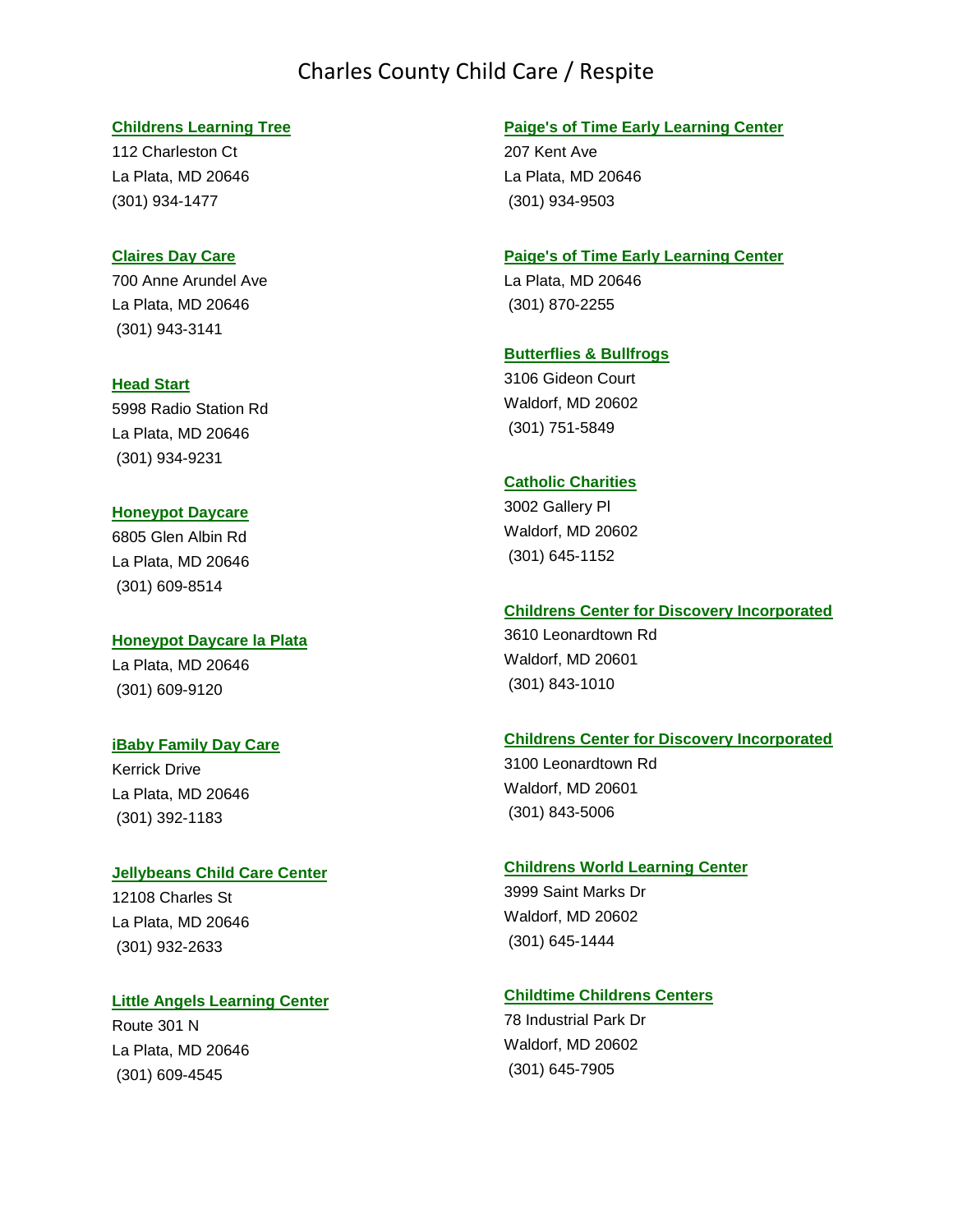# Charles County Child Care / Respite

#### **[Family Life Day Care Calvary Gospel Church](http://childcareavenue.com/childcare/37443/Family-Life-Day-Care-Calvary-Gospel-Church.aspx)**

11150 Berry Rd Waldorf, MD 20603 (301) 843-0639

#### **[Forest Park Baptist Church](http://childcareavenue.com/childcare/37484/Forest-Park-Baptist-Church.aspx)**

12995 Church Rd Waldorf, MD 20601 (301) 843-0111

#### **[Forest Park Christian Child Care Learning](http://childcareavenue.com/childcare/37485/Forest-Park-Christian-Child-Care-Learning-Center.aspx)**

**[Center](http://childcareavenue.com/childcare/37485/Forest-Park-Christian-Child-Care-Learning-Center.aspx)** 12995 Church Rd Waldorf, MD 20601 (301) 638-4299

## **[Happy Faces Early Learning Center](http://childcareavenue.com/childcare/37590/Happy-Faces-Early-Learning-Center.aspx)**

12605 Mattawoman Dr Waldorf, MD 20601 (301) 645-0070

### **[Happy Faces Early Learning Centers Inc](http://childcareavenue.com/childcare/37591/Happy-Faces-Early-Learning-Centers-Incorporated.aspx)**

12605 Mattawoman Dr Waldorf, MD 20601 (301) 843-6404

#### **[Head Start](http://childcareavenue.com/childcare/37679/Head-Start.aspx)**

9 Jay Gould Ct Waldorf, MD 20602 (301) 638-3825

## **[Head Start](http://childcareavenue.com/childcare/37676/Head-Start.aspx)**

1000 Bannister Cir Waldorf, MD 20602

## **[Head Start](http://childcareavenue.com/childcare/37678/Head-Start.aspx)**

820 Stone Ave Waldorf, MD 20602 (301) 932-8101

#### **[Head Start](http://childcareavenue.com/childcare/37677/Head-Start.aspx)**

3074 Crain Hwy Waldorf, MD 20601 (301) 645-5341

### **[Home Away From Home Childcare Ctr](http://childcareavenue.com/childcare/37709/Home-Away-From-Home-Childcare-Ctr.aspx)**

4167 Old Washington Rd Waldorf, MD 20602 (301) 705-9794

### **[Kiddie Kingdom](http://childcareavenue.com/childcare/37847/Kiddie-Kingdom.aspx)**

2524 Goldenrod Ct Waldorf, MD 20603 (301) 638-4296

## **[Kids for Christ](http://childcareavenue.com/childcare/37884/Kids-for-Christ.aspx)**

3565 Neale Ct Waldorf, MD 20602 (301) 893-1772

## **[Kindercare Learning Centers](http://childcareavenue.com/childcare/37939/Kindercare-Learning-Centers.aspx)**

2011 Smallwood Dr W Waldorf, MD 20603 (301) 843-8485

#### **[Kindercare Learning Centers](http://childcareavenue.com/childcare/37938/Kindercare-Learning-Centers.aspx)**

11695 Doolittle Dr Waldorf, MD 20602 (301) 843-9802

## **[la Petite Academy](http://childcareavenue.com/childcare/37969/la-Petite-Academy.aspx)**

100 Smallwood Dr Waldorf, MD 20602 (301) 870-5653

## **[New Horizon Child Development Ctr](http://childcareavenue.com/childcare/38248/New-Horizon-Child-Development-Ctr.aspx)**

2200 Old Washington Rd Waldorf, MD 20601 (301) 843-9632